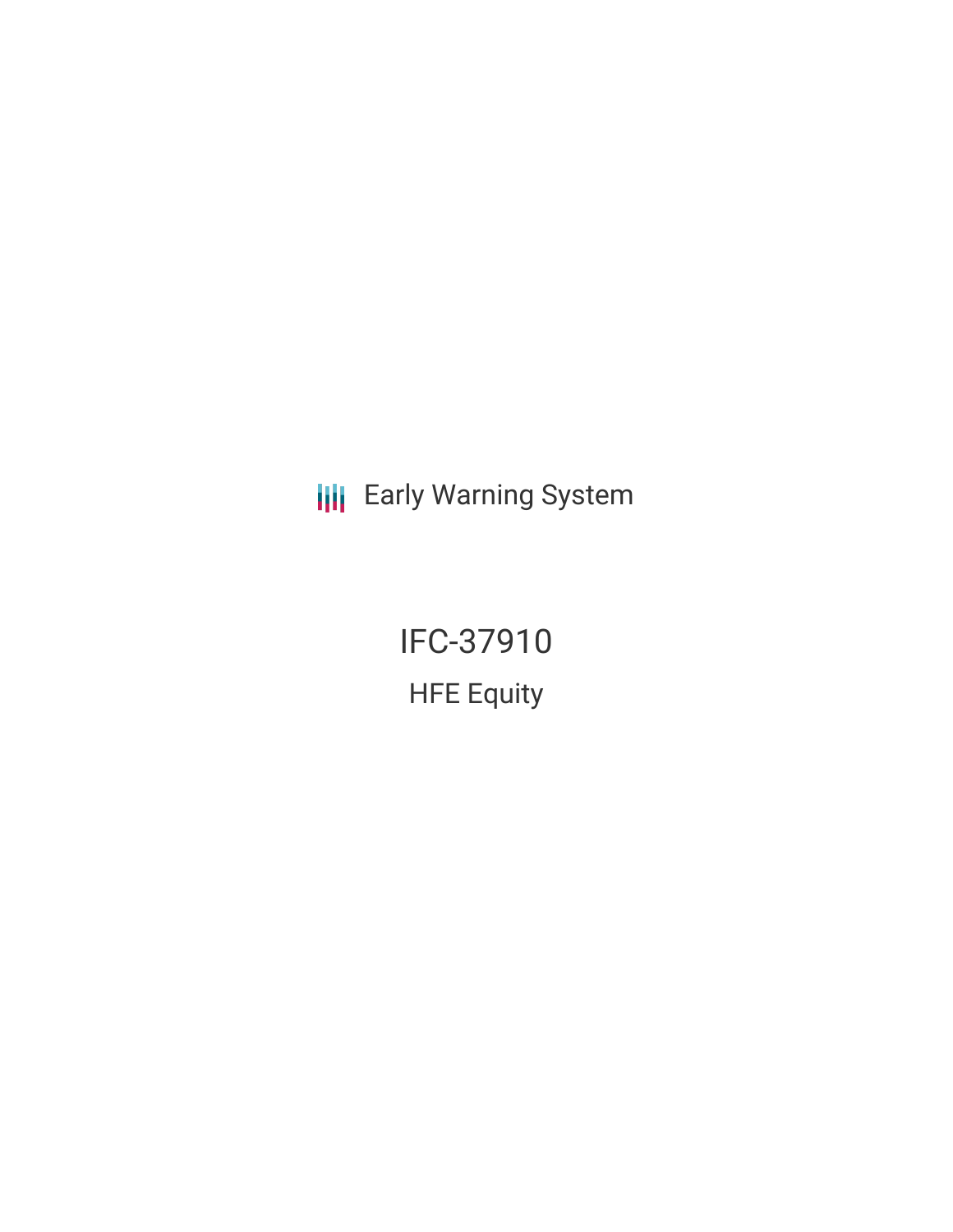## **Quick Facts**

冊

| <b>Countries</b>               | India                                   |
|--------------------------------|-----------------------------------------|
| <b>Financial Institutions</b>  | International Finance Corporation (IFC) |
| <b>Status</b>                  | Active                                  |
| <b>Bank Risk Rating</b>        | A                                       |
| <b>Voting Date</b>             | 2016-11-09                              |
| <b>Borrower</b>                | HERO FUTURE ENERGIES PRIVATE LIMITED    |
| <b>Sectors</b>                 | Energy                                  |
| <b>Investment Type(s)</b>      | Equity                                  |
| <b>Investment Amount (USD)</b> | \$62.50 million                         |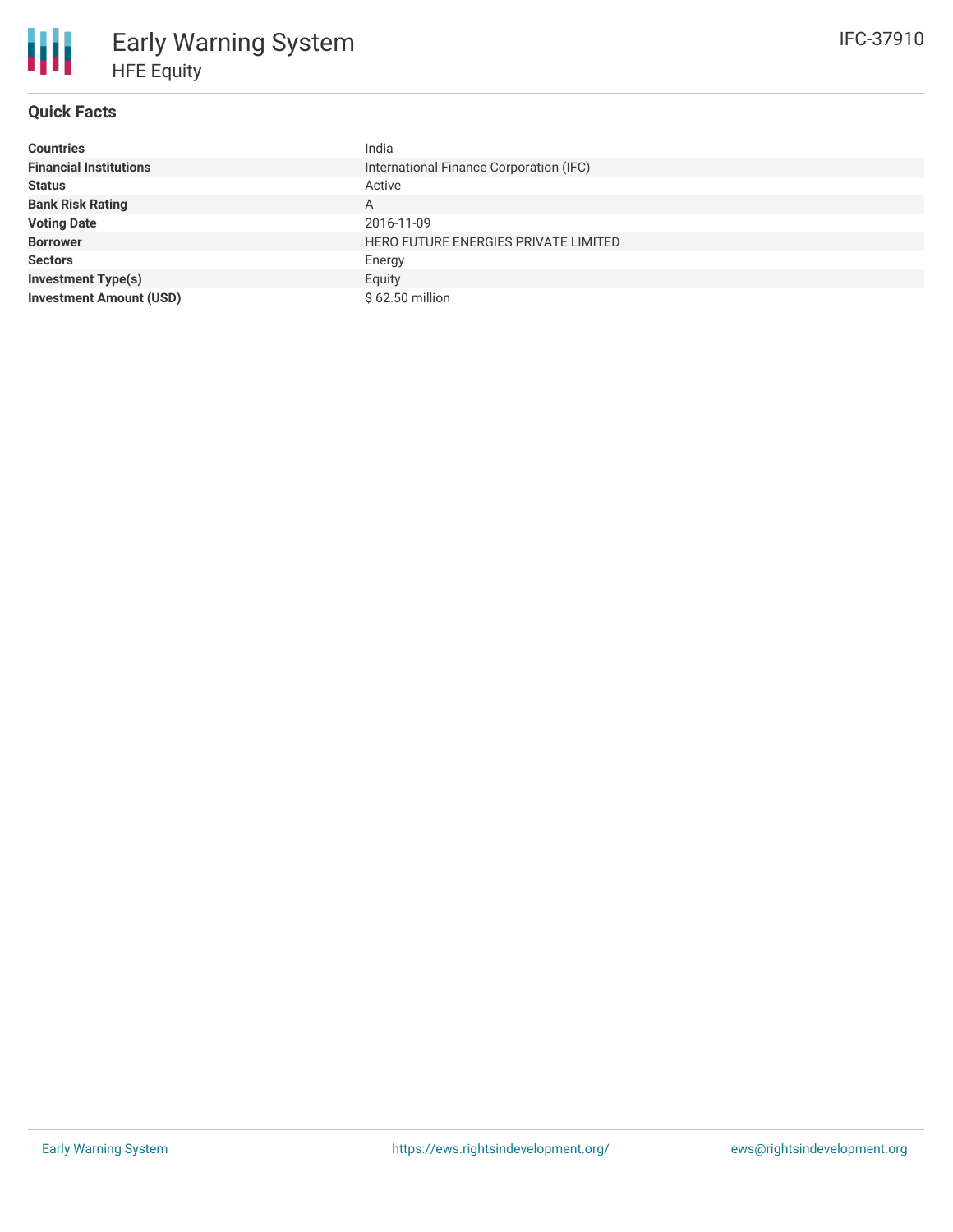

# **Project Description**

## PROJECT DESCRIPTION

The proposed transaction is an equity investment of upto USD 125 million in Hero Future Energies Private Limited ("HFE" or the "company"), a leading developer of solar and wind power projects in India. The company is part of Hero Group (the "group"), a leading industrial conglomerate and a market leader in automotive manufacturing, mainly two wheeler motorbikes and ancillary businesses with Hero MotoCorp Limited being its flagship entity. The group also has other diversified business interests in the country and abroad.Since its incorporation in 2012, the company has identified projects of more than 2 GW and plans have a total installed capacity of around 1000 MW in the next 12 months. Both operational and under construction projects are located in the Indian states of Andhra Pradesh, Madhya Pradesh, Karnataka, Maharashtra, Rajasthan, Tamil Nadu and Telangana. The company has also secured/implemented over 25 MW of rooftop projects and also plans to further expand its rooftop solar business. It is also actively looking to expand its international business in various geographies. The proposed IFC investment is part of fresh equity infusion to support the expansion plans for the company.All the projects are developed by/under wholly owned special purpose vehicles (SPVs) of HFE, HWEPL (Wind Holdco) and HSEPL (Solar Holdco). Most of the under construction capacity is being developed with third party engineering procurement construction (EPC) contracts signed with reputed technology suppliers. The contracts include supply, erection and commissioning ("E&C") of wind turbines and solar panels. The SPVs also sign a comprehensive operation and maintenance (O&M) contract with these technology suppliers for long term operations/maintenance services. While the projects are mostly developed by third party contractors/vendors, HFE maintains very strong oversight over each processes (like land take, licensing, evacuation planning, technical aspects etc.) and is deeply involved in the project development. This is done through a dedicated team of qualified personnel at the site supported by a larger team of technical experts based at the corporate office and in charge of overall project development at the company level.

### OVERVIEW OF IFC'S SCOPE OF REVIEW

IFC's review consisted of appraising technical, environmental, health and safety (EHS) and social information submitted by the company including: the environment and social impact assessment (ESIA) report of an operating wind project; draft Environment and Social Management Framework (ESMF) manual dated April 2016; environmental and social (E&S) due diligence (ESDD) reports for eight operational wind and solar projects; company's policies on occupational, health and safety (OHS) environment, corporate social responsibility (CSR) and prevention of sexual and harassment; EHS manual; Human Resource (HR) policy manual; and other EHS records - clauses for contractors, standard operating procedure (SOP) for drilling and blasting operations during excavation, EHS induction, work permit records and emergency response plan.The review included site visits in April and July 2016 to company's (a) operational wind power project in Dhar, in Madhya Pradesh; (b) under construction wind power project in Zaherabad, near Hyderabad, in Telangana; and (c) proposed wind power project site in Anantpur, in Andhra Pradesh as well as discussions with corporate EHS, business development, HR (and CSR) management and project specific personnel on land acquisition, EHS and contractor management. In addition the appraisal process included meetings with the senior management (chief executive officer, project and finance head) to discuss the Action Plan and way forward approach. IFC's appraisal process also included meetings with village representatives, community elders, land/revenue officials and some impacted households for some of the company's sites and operations visited.

#### IDENTIFIED APPLICABLE PERFORMANCE STANDARDS\*\*

While all Performance Standards are applicable to this investment, IFC's environmental and social due diligence indicates that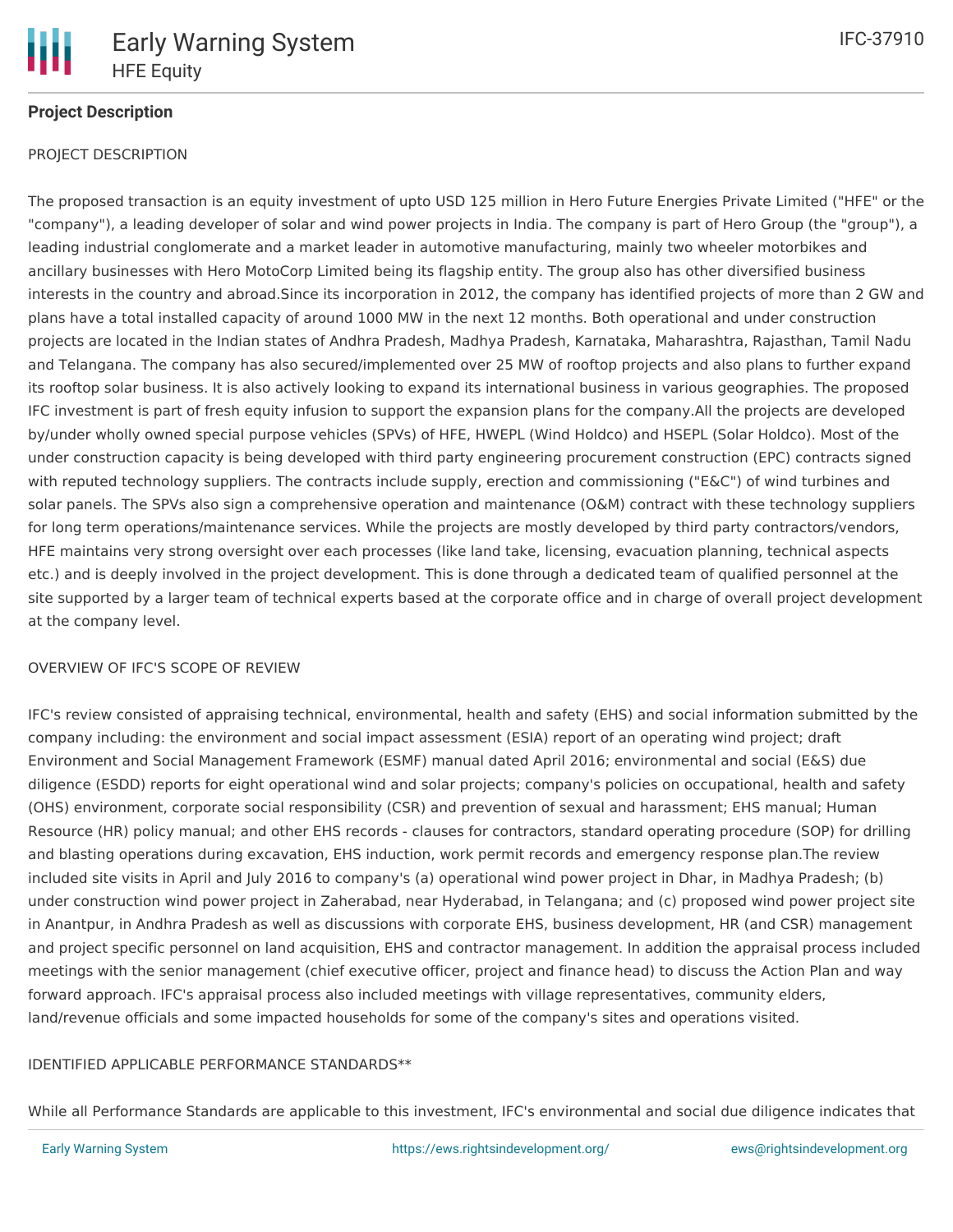# **Investment Description**

• International Finance Corporation (IFC)

Hero Future Energies Private Limited ("HFE" or the "company") is a leading developer of solar and wind power projects in India. The company is part of Hero Group (the "group"), a leading industrial conglomerate and a market leader in automotive manufacturing, mainly two wheeler motorbikes and ancillary businesses with Hero MotoCorp Limited being its flagship entity. The group also has other diversified business interests in the country and abroad.

Since its incorporation in 2012, the company has identified projects of more than 2 GW and plans have a total installed capacity of around 1000 MW in the next 12 months. Both operational and under construction projects are located in the Indian states of Andhra Pradesh, Madhya Pradesh, Karnataka, Maharashtra, Rajasthan, Tamil Nadu and Telangana. The company has also secured/implemented over 25 MW of rooftop projects and also plans to further expand its rooftop solar business. It is also actively looking to expand its international business in various geographies. The proposed IFC investment is part of fresh equity infusion to support the expansion plans for the company. All the projects are developed by/under wholly owned special purpose vehicles (SPVs) of HFE, HWEPL (Wind Holdco) and HSEPL (Solar Holdco).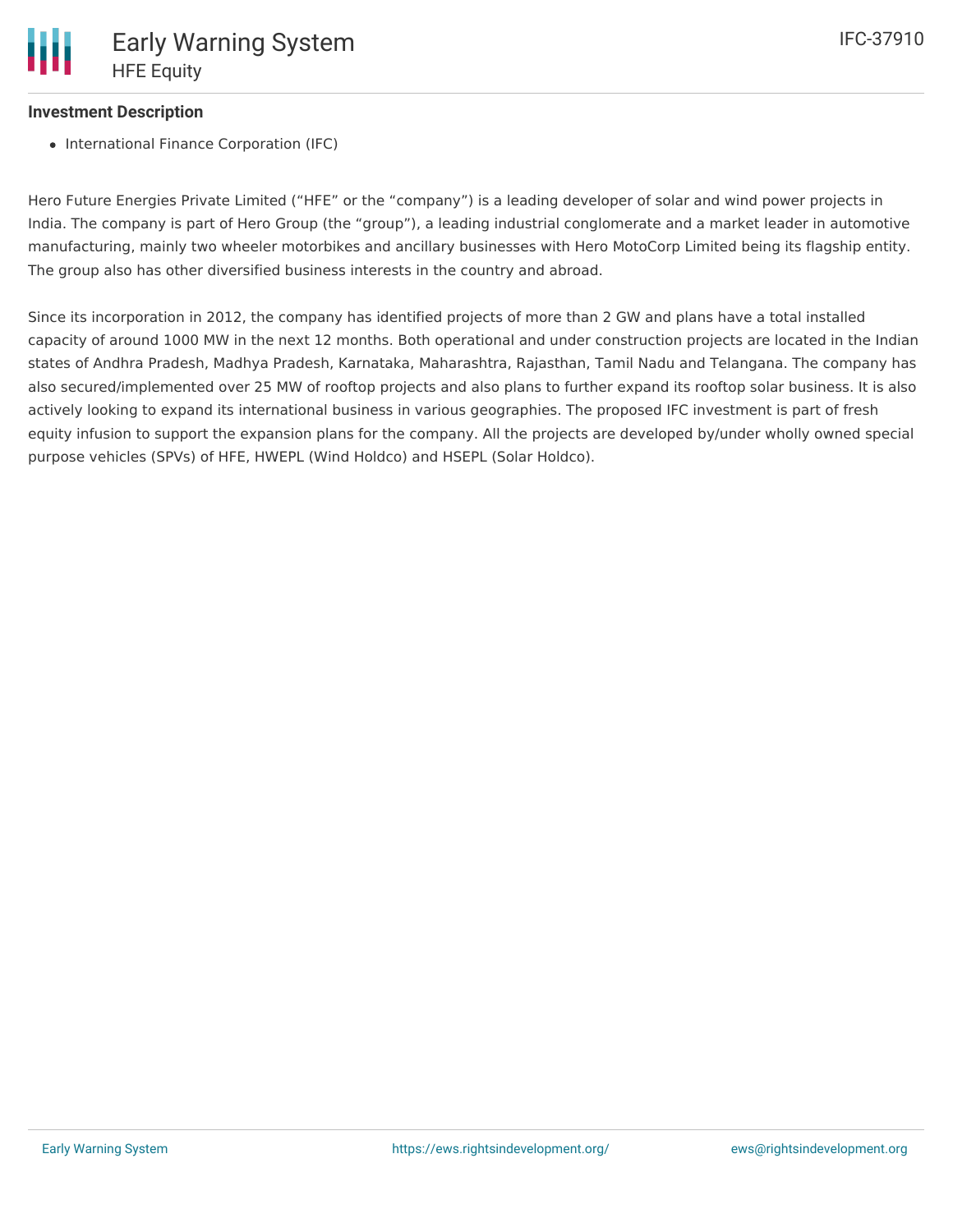## **Contact Information**

ACCOUNTABILITY MECHANISM OF IFC

The Compliance Advisor Ombudsman (CAO) is the independent complaint mechanism and fact-finding body for people who believe they are likely to be, or have been, adversely affected by an IFC or MIGA- financed project. If you submit a complaint to the CAO, they may assist you in resolving a dispute with the company and/or investigate to assess whether the IFC is following its own policies and procedures for preventing harm to people or the environment. If you want to submit a complaint electronically, you can email the CAO at CAO@worldbankgroup.org. You can learn more about the CAO and how to file a complaint at http://www.cao-ombudsman.org/